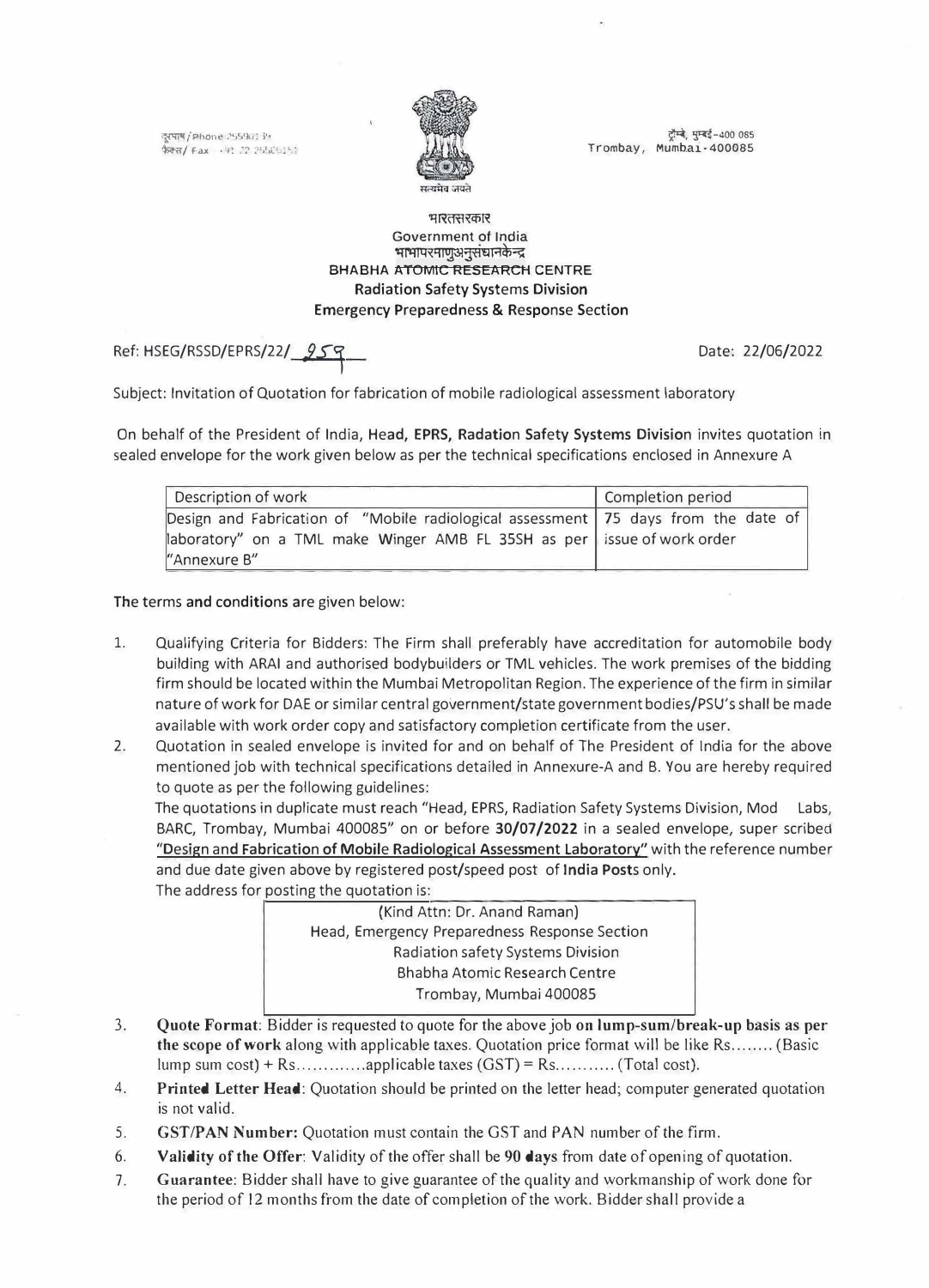comprehensive onsite warranty of all the items supplied including spare parts and control systems for 12 months from the date of completion of the work

- Offer of Firm: Offer of those bidders, who do not submit their quotation as per the details given in the technical specification and price bid mentioned in the tender will be rejected. Incomplete 8. quotations in any respect shall not be considered.
- Criteria for Evaluation of Tender: Evaluation will be done based on total cost. Technical suitable 9. lowest offer will be considered for awarding the work order.
- Payment Terms: Accounts Division, BARC, Mumbai-400085 shall make full and final payment only after submission of the satisfactory work completion certificate & site clearance certificate 10. issued by the undersigned, bill, advanced stamped receipt, delivery challan and guarantee certificate. GST undertaking as per annexure 2 is to be submitted along with bill. No advance is admissible.
- Concessional GST: Since the goods are to be supplied against the work order meant for research purpose of a research organization under DAE, concessional GST @ 5% will be applicable.  $11.$ Exemption certificate for concessional GST shall be provided separately.
- Income Tax Recovery Clause: Income tax  $@$  2% and GST TDS  $@$  2% will be deducted from the  $12.$
- bill. An undertaking is to be submitted along with bill confirming the filling of income tax return for  $13.$ preceding two years as per format attached in Annexure 3.
- If any of the employee, consultant or partner of the bidder's company is an Ex-BARC employee, the  $14.$ same must be stated in the quotation clearly.
- Penalty: Any delay, which is attributable to the vendor/contractor, is liable for penalty  $@0.5\%$  per 15. week (max. 5%) and shall be imposed on contractor.
- Inspection Clause: The work will be subject to inspection by our engineers during fabrication at the work place of the firm a) Before commencement of work, b) After completion of super  $16.$ structure and c) Final inspection before delivery.
- Detailed layout drawing/sketches for the design of the mobile radiological assessment laboratory will be made available on request by Dr. Anand Raman through email(anandr@barc.gov.in),  $17.$
- Telephone number: 022 25596982/25592620.

 $\frac{\frac{d^{2}1}{22-06-2022}}{22-06-2022}$